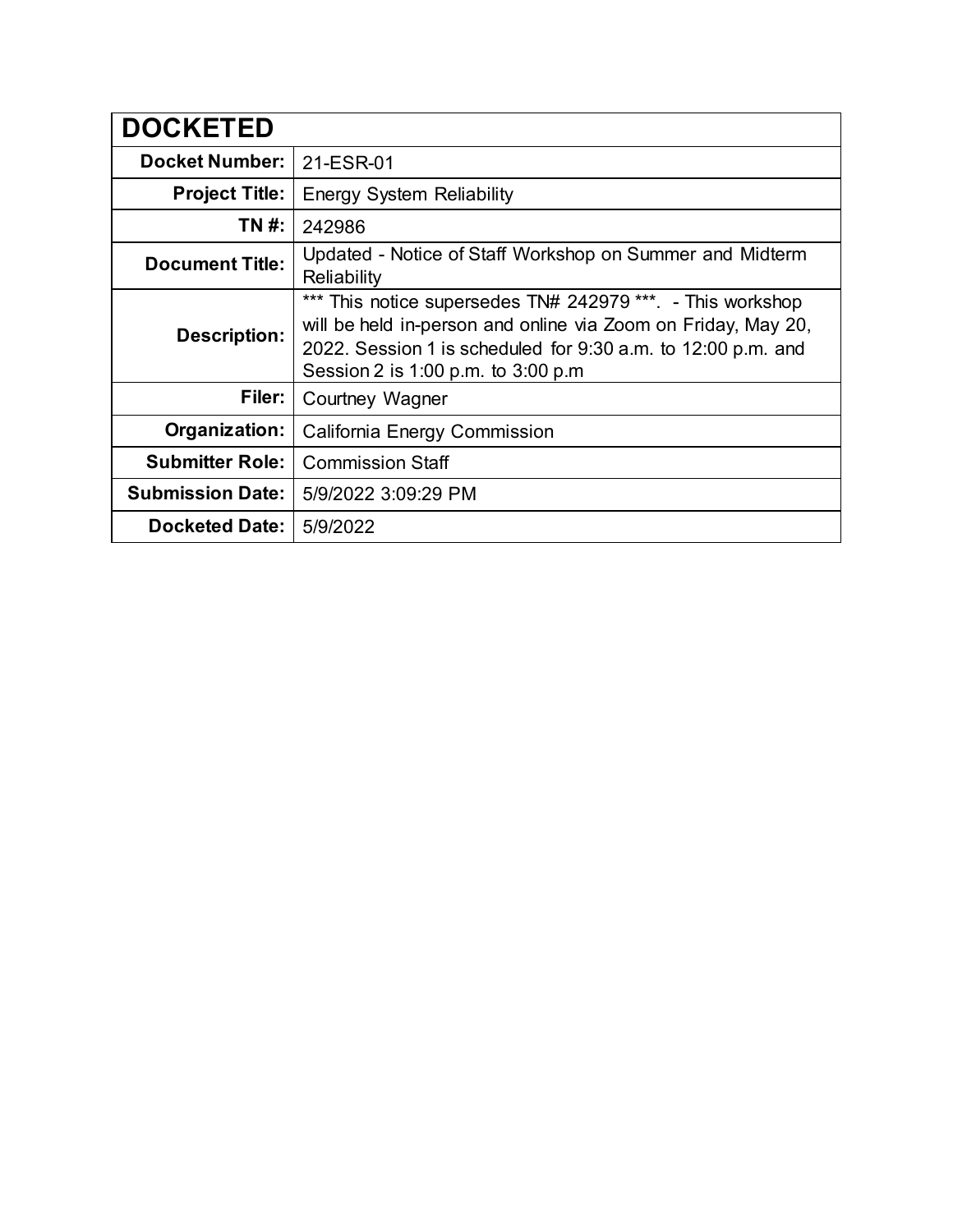#### **CALIFORNIA ENERGY COMMISSION** 715 P Street

Sacramento, California 95814

[energy.ca.gov](http://www.energy.ca.gov/)

CEC-70 (Revised 11/2021)

*IN THE MATTER OF:*

*Energy System Reliability [21-ESR-01]*

Docket No. 21-ESR-01

NOTICE OF WORKSHOP

RE: Summer and Midterm Reliability

# **Notice of Staff Workshop on Summer and Midterm Reliability May 20, 2022**

9:30 a.m. – 12:00 p.m. 1:00 p.m.  $-3:00$  p.m.

# **In-Person at:**

Warren-Alquist State Energy Building Rosenfeld Hearing Room, First Floor 1516 Ninth Street, Sacramento, California 95814 (Wheelchair Accessible)

# **Remote Option via Zoom**™<https://zoom.us/> Session 1 ID: **992 2052 5595** and passcode: **SMRW01** Session 2 ID: **967 3878 2914** and passcode: **SMRW02**

The California Energy Commission (CEC) staff will host a workshop to provide an update on the outlook for summer 2022 and midterm electric system reliability. The workshop will also provide an overview of the Tracking Energy Development Task Force. A quorum of commissioners may participate, but no votes will be taken.

The workshop will be held remotely and in person. The public can participate in the workshop consistent with the instructions provided below. The CEC aims to begin promptly at the start time posted and the end time is an estimate. The workshop may end sooner or later than the posted end time depending on various factors.

#### **Agenda**

The CEC staff will provide updates on the analysis of summer reliability conditions for this summer and through 2026. There will be an overview of the Tracking Energy Development Task Force, which is working to help overcome barriers to new projects coming online that are critical to

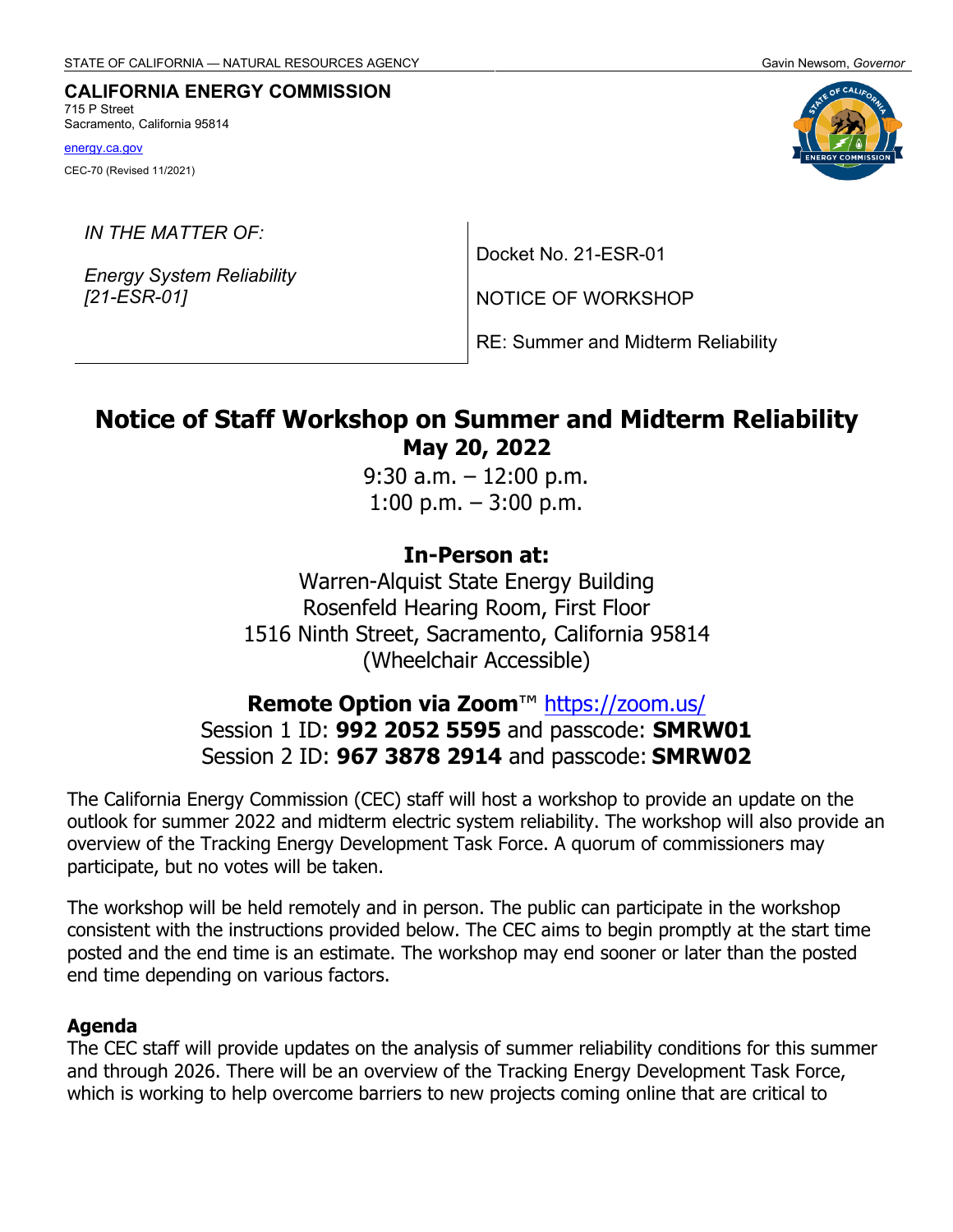California electric reliability. There will also be panels that discuss the most common challenges to new projects, such as supply chain issues, interconnection, and permitting, and efforts to overcome these barriers.

A detailed meeting schedule will be posted prior to the workshop to the [21-ESR-01 Docket](https://efiling.energy.ca.gov/Lists/DocketLog.aspx?docketnumber=21-ESR-01) at [https://efiling.energy.ca.gov/Lists/DocketLog.aspx?docketnumber=21-ESR-01.](https://efiling.energy.ca.gov/Lists/DocketLog.aspx?docketnumber=21-ESR-01)

# **Background**

The last two summers have shown the challenges associated with climate change and its impacts on system reliability. The state has also begun experiencing supply chain impacts from the global pandemic and a Department of Commerce tariff investigation. With upcoming retirements of oncethrough-cooling plants and the Diablo Canyon Power Plant, it is critical for new projects to come online in a timely manner. This workshop will discuss the impacts of drought and extreme heat on existing resources, particularly for this summer by presenting the updated Summer Stack Analysis. Additionally, the workshop will discuss the impacts of changes related to the supply chain, interconnection and permitting on the development of new resources and how these issues may impact mid-term reliability.

# **In-Person Attendance Instructions**

The primary physical location for the workshop is 1516 Ninth Street Sacramento, California 95814- 5512. Please register at security desk. Masks and social distancing are encouraged but not required.

# **Remote Attendance Instructions**

The workshop may be accessed by clicking the Zoom link below or visiting [Zoom](https://join.zoom.us/) at https://join.zoom.us and entering the ID and password for the workshop sessions listed below. If you experience difficulties joining, contact Zoom at (888) 799-9666 ext. 2, or the Public Advisor at [publicadvisor@energy.ca.gov](mailto:publicadvisor@energy.ca.gov) or at (916) 957-7910.

# **Link to Workshop Session 1:**

<https://energy.zoom.us/j/99220525595?pwd=c3hpQjU3aUFOdFRrazdHaHJ1QUhPdz09> **Session 1 ID:** 992 2052 5595 **Session 1 Password:** SMRW01

**Link to Workshop Session 2:** <https://energy.zoom.us/j/96738782914?pwd=SElsaGRLdmoyM2lJZHg5WnVmUWk5QT09> **Session 2 ID:** 967 3878 2914 **Session 2 Passcode:** SMRW02

Use the "raise hand" feature to indicate you want to speak and the event facilitator will indicate when your line is open and ready for you to make comment.

**To Participate by Telephone**, dial (669) 219-2599 or Toll Free (877) 853-5257. When prompted, enter the Session 1 ID: 992 2052 5595 or Session 2 ID: 967 3878 2914. To comment, dial \*9 to "raise your hand" and \*6 to mute/unmute your phone line.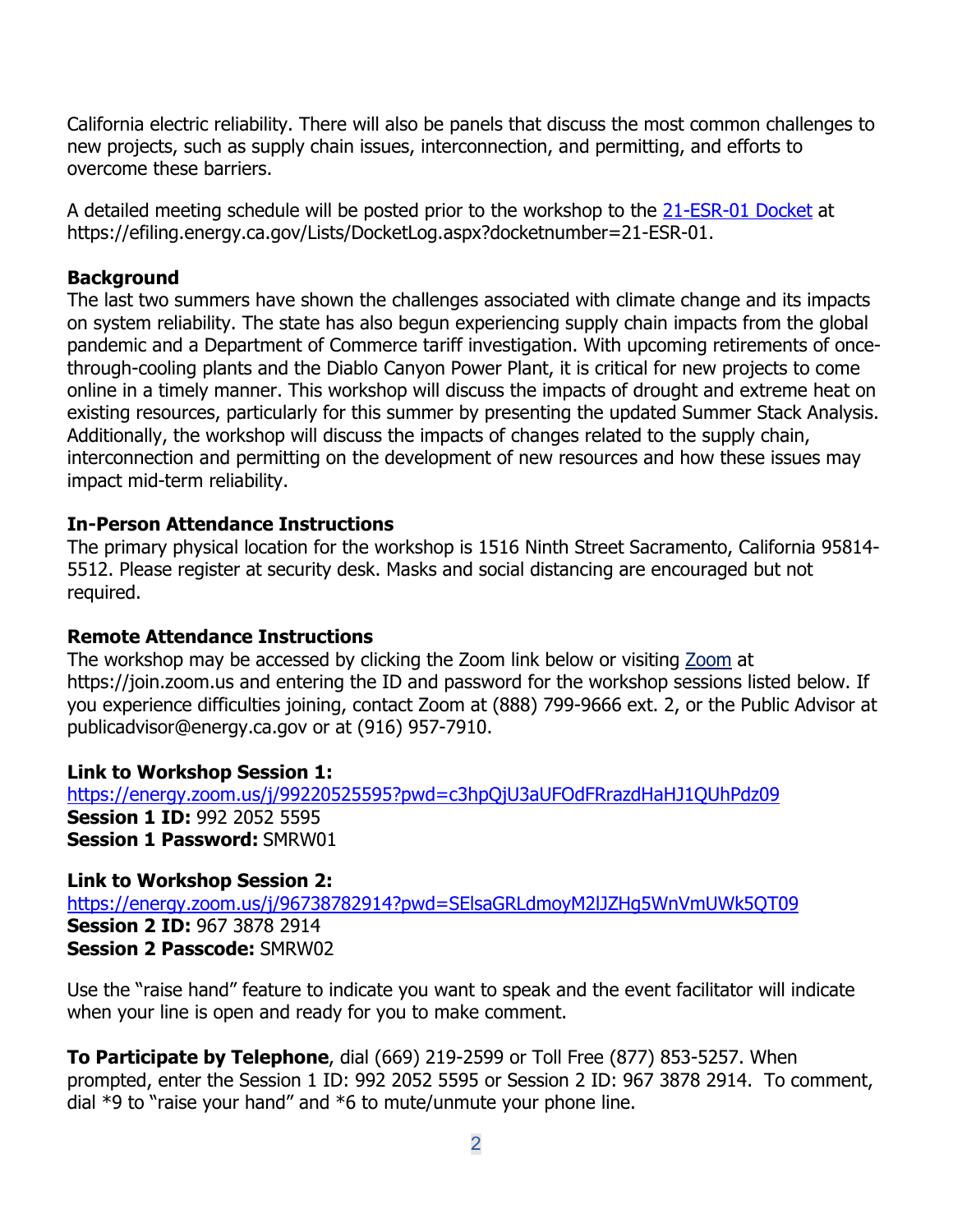**Zoom's closed captioning service** will be enabled for the meeting. Attendees can use the service by clicking on the "live transcript" icon and then choosing either "show subtitle" or "view full transcript". The closed captioning service can be stopped by exiting out of the "live transcript" or selecting the "hide subtitle" icon. Closed captioning cannot be exited by phone.

# **Public Comment**

**Oral comments** will be accepted at the end of each session of the workshop. Comments may be limited to three minutes or less per speaker and one person per organization. If participating via Zoom's online platform, use the "raise hand" feature so the administrator can announce your name and unmute you. If you are participating by telephone, press \*9 to "raise your hand" and \*6 to mute/unmute.

**Written comments** must be submitted to the Docket Unit by 5:00 p.m. on May 27, 2022.

Written and oral comments, attachments, and associated contact information included in any comment (address, phone number, and email address) will become part of the public record of this proceeding with access available via any internet search engine.

The CEC encourages use of its electronic commenting system. Visit the [e-commenting page](https://efiling.energy.ca.gov/EComment/EComment.aspx?docketnumber=21-ESR-01) at <https://efiling.energy.ca.gov/EComment/EComment.aspx?docketnumber=21-ESR-01> which links to the comment page for this docket. Enter your contact information and a comment title describing the subject of your comment(s). Comments may be included in the "Comment Text" box or attached as a downloadable, searchable document in Microsoft® Word or Adobe® Acrobat®. The maximum file size allowed is 10 MB.

Written comments may be submitted by email. Include docket number 21-ESR-01 and "Summer and Midterm Reliability" in the subject line and email to [docket@energy.ca.gov.](mailto:docket@energy.ca.gov)

A paper copy may be sent to:

California Energy Commission Docket Unit, MS-4 Docket No. 21-ESR-01 715 P Street Sacramento, California 95814

# **Public Advisor and Other CEC Contacts**

The CEC's Public Advisor provides the public with assistance in participating in CEC proceedings. For information about how to participate in this workshop or to request interpreting services or other reasonable modification, and accommodations, reach out by phone at (916) 957-7910 or via email at [publicadvisor@energy.ca.gov.](mailto:at%C2%A0publicadvisor@energy.ca.gov) Requests should be made for interpreting services, reasonable modifications and accommodations as soon as possible but at least five days in advance of the workshop. However, the CEC will work diligently to meet all requests based on the availability of the service or resource requested.